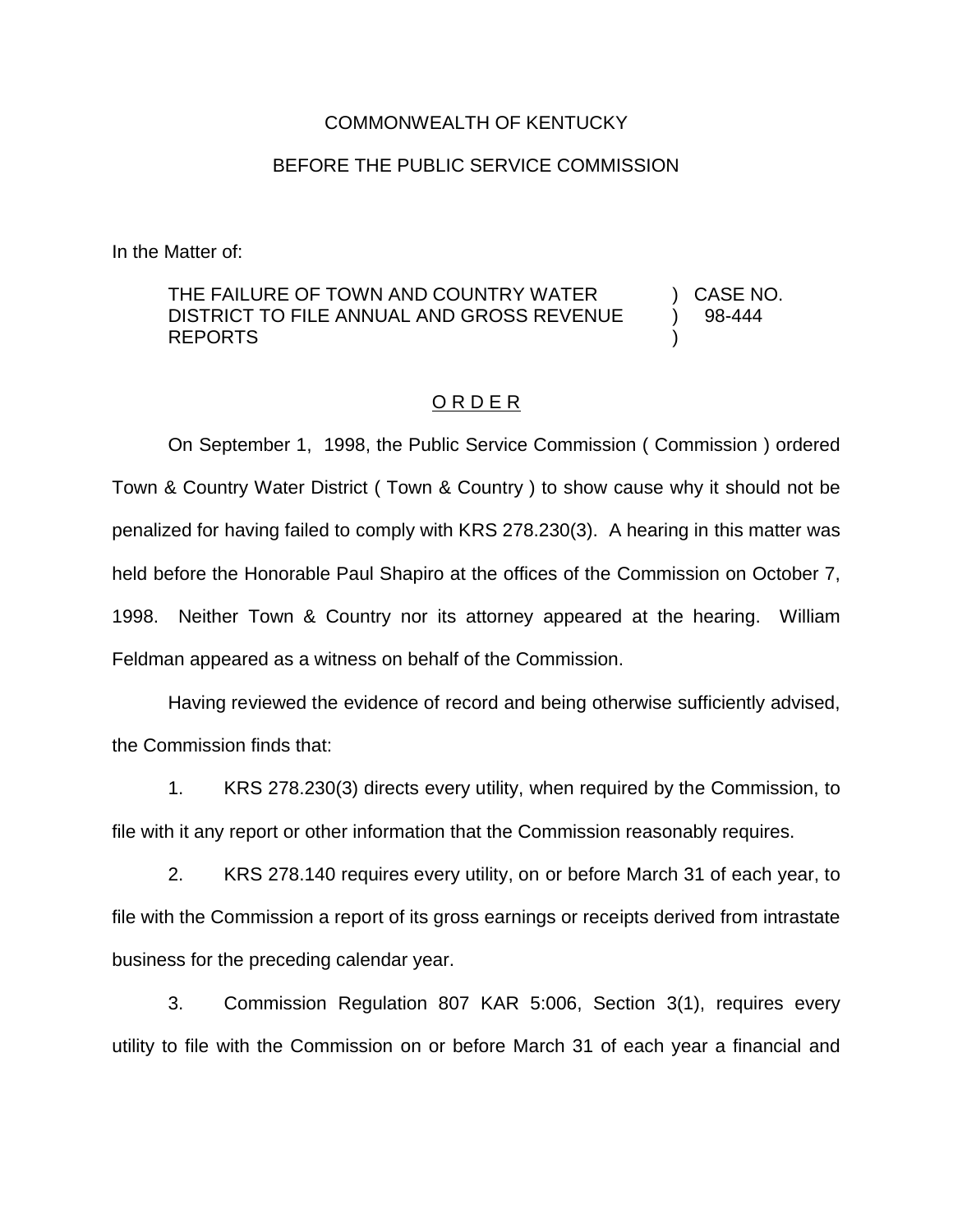statistical report of its utility operations for the preceding calendar year on forms furnished by the Commission.

4. The required forms were timely mailed by the Commission to the utility along with a transmittal letter informing the utility of the deadline for filing the reports.

5. As of the date of this Order, neither the gross revenue report nor the annual report for calendar year 1997 has been filed by Town & Country.

6. KRS 278.990(1) provides that if any utility willfully violates any of the provisions of KRS Chapter 278 or any regulation promulgated thereunder it shall be subject to a civil penalty to be assessed by the Commission for each offense not less than \$25.00 nor more than \$2,500.

7. Town & Country has willfully failed to comply with KRS 278.230(3).

8. Town & Country should be assessed a penalty of \$250 for its willful failure to comply with KRS 278.230(3).

IT IS THEREFORE ORDERED that:

1. Town & Country is assessed a penalty of \$250.00 for its willful violation of KRS 278.230(3).

2. Town & Country shall pay the assessed penalty within 20 days of the date of this Order. Payment shall be made by certified check or money order made payable to Treasurer, Commonwealth of Kentucky and shall be mailed or delivered to the Office of General Counsel, Public Service Commission of Kentucky, 730 Schenkel Lane, P.O. Box 615, Frankfort, Kentucky 40602.

-2-